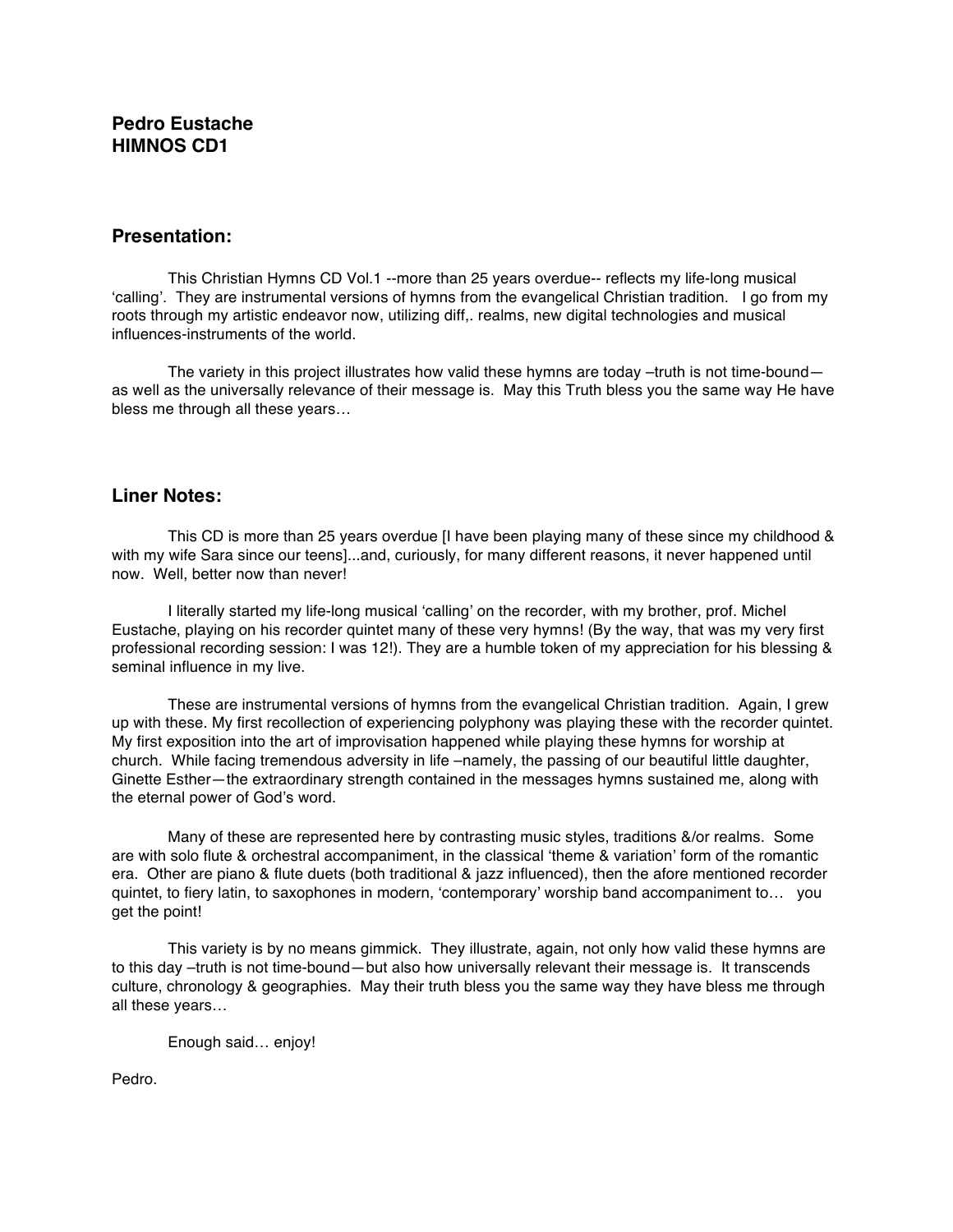#### **Notas Explicativas:**

Este es un proyecto que debí haber realizado hace más de 25 años (estoy tocando estos desde mi niñez y desde mi juventud con mi esposa Sara)… debido a muchos factores, curiosamente, no se dió hasta hoy. Como dice el dicho popular... ¡'Mejor tarde que nunca'!

Yo empecé –literalmente—mi 'llamado' a la vocación musical tocando la flauta dulce, iniciado por mi hermano, el prof. Michel Eustache, en su quinteto de flautas dulces. Por cierto, esa fue mi primera grabación profesional… ¡yo tenía 12 años de edad! En este CD el quinteto de flautas dulces representa una muestra directa de mi agradecimiento a la increible y determinante influencia que él ha sido en mi vida.

Estas son versiones instrumentales de himnos de la tradición cristiana evangélica. Como mencioné´anteriormente, crecí con estos himnos. Mi primera exposición vivencial a la polifonía fue con estos en el quinteto de flautas dulces. Mi primera experiencia en el arte de la improvisación fue, una vez mas, tocando estos himnos en los servicios de alabanza. Cuando viví adversidad sin parangón –la muerte de nuestra preciosa hijita, Ginette Esther—el poder immutable de la verdad encerrada en estos himnos me sostuvo, junto a la infalible y eterna palabra de Dios.

Estos himnos están presentados acá en diferentes estilos musicales, tradiciones y/o ámbitos. Algunos están arreglados en formato de flauta clásica solista con acompañamiento orquestal [en la conocida forma de 'tema y variaciones' propia de la época romántica]. Otros son dúos de flauta y piano [con influencias tradicionales y de jazz], así como la presencia del 'fuego' latino, pasando por saxophones con acompañamiento de banda moderna, hasta el ya mencionado quinteto de flautas dulces y 'paremos de contar'… Ustedes ven de que se trata… Esta variedad no es 'baratija'. Ella ilustra –una vez más– no solo la validez que tienen estos himnos tradicionales hoy (la verdad no está limitada a épocas) sino también la universalidad y relevancia del mensaje que encierran… Una realidad que trasciende geografías, culturas y cronologías.

Que esa maravillosa verdad les bendiga poderosamente como lo ha hecho conmigo todos estos años…

Que lo disfruten,

Pedro.

I dedicate this work as a memorial to my dearest mother, Adrienne Vilaire-Eustache, who was promoted recently into eternity. I learned these hymns from her since my early childhood, & their never-ending truths resonate in my soul to this day! AND to Jesus Christ, my Lord and Savior, Who gives purpose, meaning & direction to my existence…

\_\_\_\_\_\_\_\_\_\_\_\_\_\_\_\_\_\_\_\_\_\_\_\_\_\_\_\_\_\_\_\_\_\_\_\_\_\_\_\_\_\_\_\_\_\_\_\_\_

Dedico este CD a la memoria de mi amada madre, Adriana Vilare de Eustache, Quien recientemente partió a las moradas celestiales. Estos himnos, con las verdades eternas que encierran, los aprendí de ella desde mi niñez. ¡Todavía resuenan en mi ser hasta el día de hoy! Y a mi Señor y Salvador Jesucristo, Quien le da sentido, propósito y dirección a mi existencia…

\_\_\_\_\_\_\_\_\_\_\_\_\_\_\_\_\_\_\_\_\_\_\_\_\_\_\_\_\_\_\_\_\_\_\_\_\_\_\_\_\_\_\_\_\_\_\_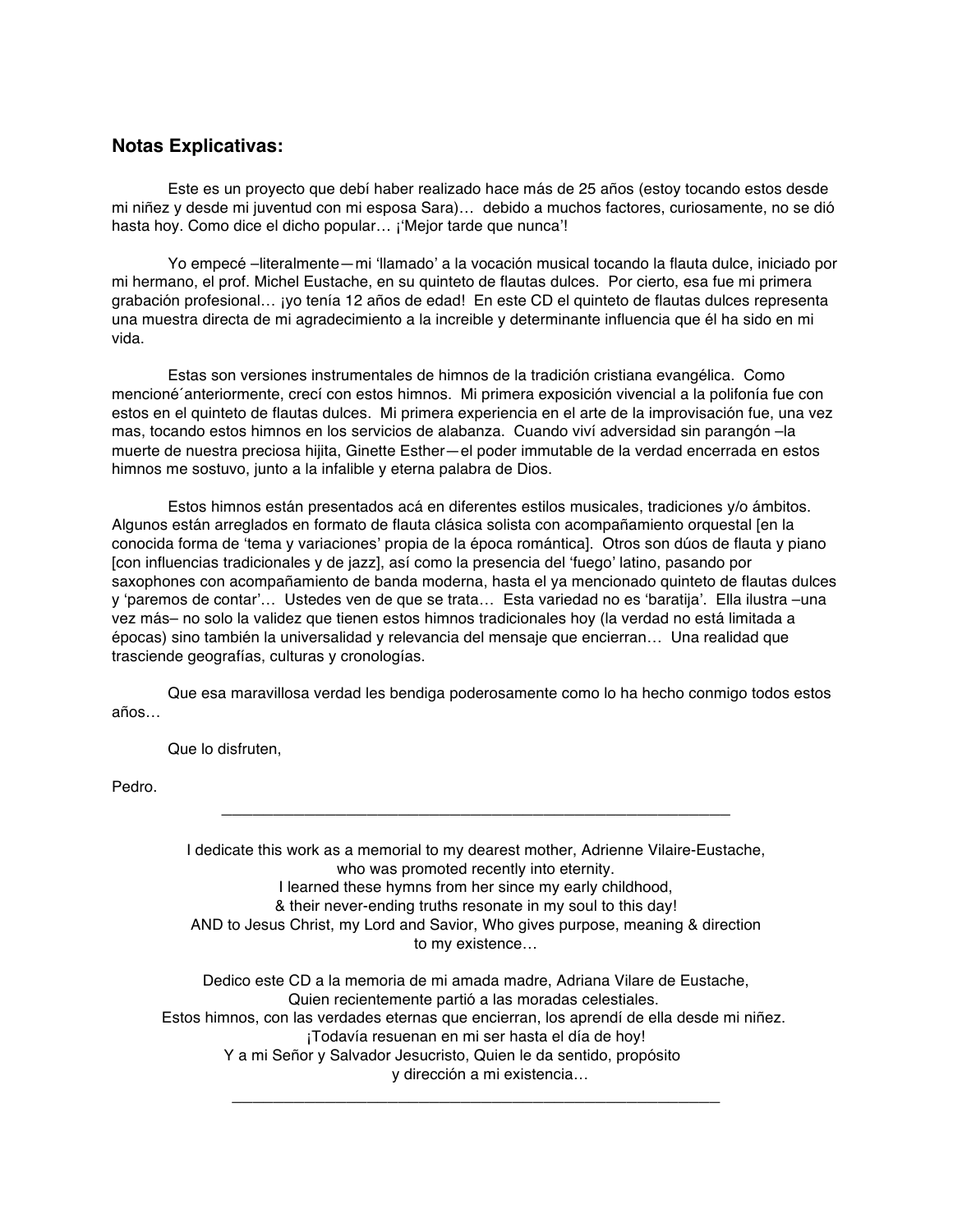## **Credits:**

Sara Eustache: Piano (in tracks 6 & 8) Pedro Eustache: Flutes, Recorders, Saxes, World Woodwinds, Venezuelan cuatro, DAW Computer Sequencing; All wind instruments solo, ensemble & track arrangements.

Tracks done in Apple's Logic-Pro7 & Ableton's LIVE 6.

Produced, arranged, engineered, & mixed by Pedro Eustache for Gynook Productions Inc. Co-produced by Sara Eustache for Gynook Productions Inc. All tracks & solo arrangements © 2007 Pedro Eustache.

> Art concept & Design: Sara Eustache for Gynook Productions Inc. Project coordinator: Gustavo Eustache for Gynook Productions Inc.

\_\_\_\_\_\_\_\_\_\_\_\_\_\_\_\_\_\_\_\_\_\_\_\_\_\_\_\_\_\_\_\_\_\_\_\_\_\_\_\_\_\_\_\_\_\_\_\_\_

| Orchestral arrangement by David Thomas Claysdell, © Word Music, LLC. All Rights Reserved.                                                                                  |  |
|----------------------------------------------------------------------------------------------------------------------------------------------------------------------------|--|
| 02 This Is My Father's World/El Mundo es de Mi Dios03':05"<br>'Terra Beata' Trad English melody. Arr. Rob Barrett ('Joropo' version by Pedro Eustache).                    |  |
| 03 Great Is Thy Faithfulness/Grande Es Tu Fidelidad04':15"<br>Arrangement John Campbell. © Steve Amerson Music.                                                            |  |
| By John B Dykes. Arr. Rob Barrett.                                                                                                                                         |  |
| Arrangement John Campbell. © Steve Amerson Music.                                                                                                                          |  |
| By James McGranahan. Arr. Pedro Eustache.                                                                                                                                  |  |
| 07 Nothing but the Blood of Jesus/Solo de Jesús La Sangre04':58"<br>By Robert Lowry. Arr. Pedro Eustache.                                                                  |  |
| 08 Sweet Hour of Prayer-This is My Story, This is My Song/<br>By William B Bradbury. Arr. Pedro Eustache.                                                                  |  |
| Orchestral arrangement John Campbell. © Steve Amerson Music.                                                                                                               |  |
| 10 Abide with Me- How Blest Is He Whose Trespass/<br>Señor Jesús, La Luz Del Sol Se Fué-Tesoro Incomparable 03':18"<br>By William H. Monk - C. Urhan. Arr. Pedro Eustache. |  |
| 11 When I Survey The Wondrous Cross/La Cruz Excelsa 03':00"<br>From a Trad. Gregorian Tone. Arr. Pedro Eustache.                                                           |  |
| 12 Nothing but the Blood of Jesus/Solo de Jesús La Sangre04':18"<br>(Accompaniment Bonus Track)                                                                            |  |

\_\_\_\_\_\_\_\_\_\_\_\_\_\_\_\_\_\_\_\_\_\_\_\_\_\_\_\_\_\_\_\_\_\_\_\_\_\_\_\_\_\_\_\_\_\_\_\_\_